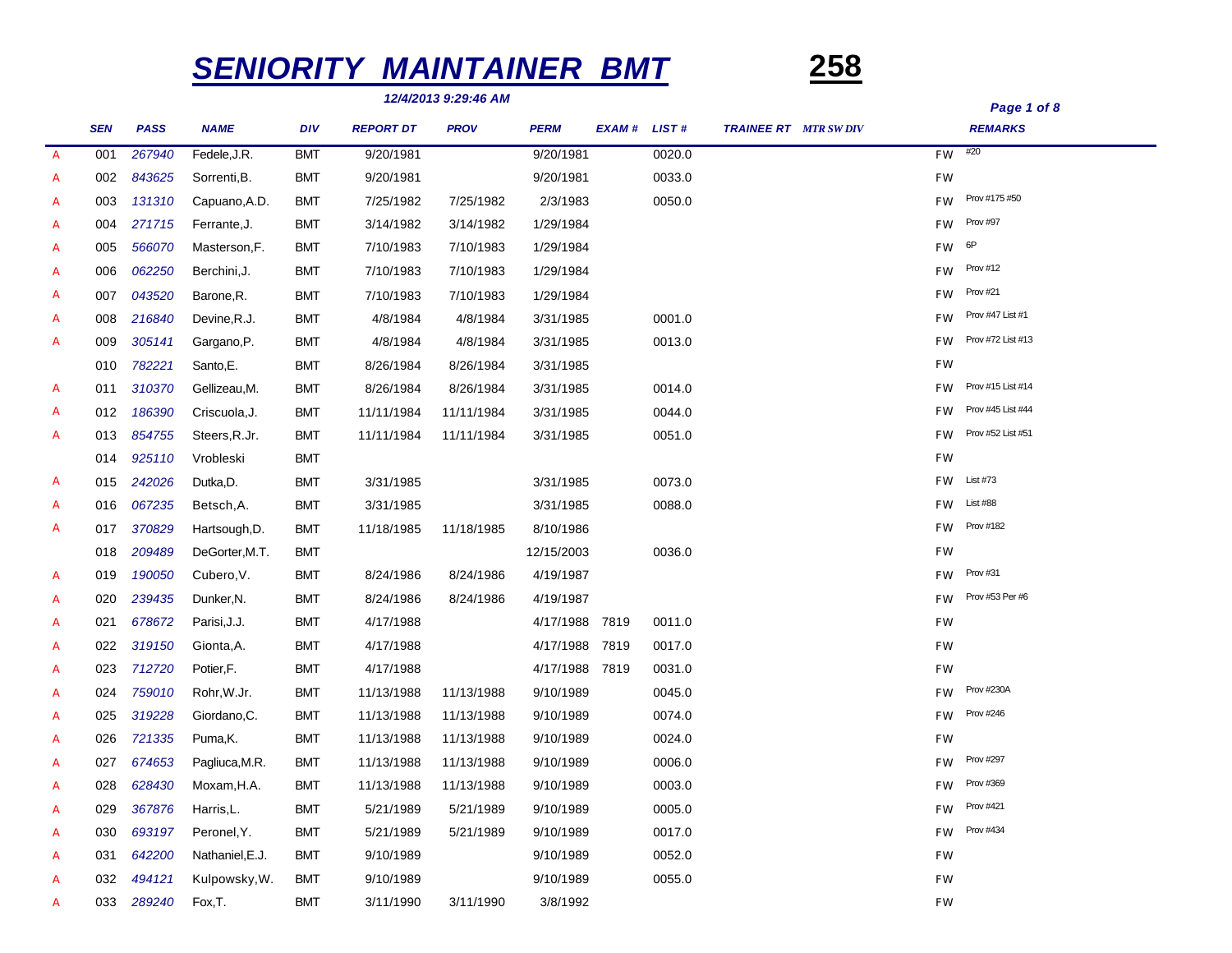|                |            |             |                   |            |                  | 14/4/4013 3.43.40 MM |                 |        |              |                             | Page 2 of 8                   |
|----------------|------------|-------------|-------------------|------------|------------------|----------------------|-----------------|--------|--------------|-----------------------------|-------------------------------|
|                | <b>SEN</b> | <b>PASS</b> | <b>NAME</b>       | <b>DIV</b> | <b>REPORT DT</b> | <b>PROV</b>          | <b>PERM</b>     | EXAM # | <b>LIST#</b> | <b>TRAINEE RT</b> MTR SWDIV | <b>REMARKS</b>                |
| $\overline{A}$ | 034        | 316294      | Gilberto, M.      | <b>BMT</b> | 3/11/1990        | 3/11/1990            | 2/25/1991       | 9632   | 0015.0       |                             | <b>Prov #254</b><br><b>FW</b> |
| A              | 035        | 432671      | James, S.C.       | BMT        | 3/11/1990        | 3/11/1990            | 2/25/1991       | 9632   | 0021.0       |                             | Prov #310<br>FW               |
| A              | 036        | 216767      | Devine, D.        | BMT        | 9/16/1991        | 9/16/1991            | 9/20/1993       | 0655   | 0017.0       |                             | <b>Prov #282</b><br>FW        |
| A              | 037        | 362464      | Hanshaw, D.H.     | <b>BMT</b> | 9/16/1991        | 9/16/1991            | 9/20/1993       | 0655   | 0084.0       |                             | Prov #536<br>FW               |
| A              | 038        | 881042      | Tayag, E.C.       | BMT        | 9/16/1991        | 9/16/1991            | 9/20/1993       | 0655   | 0007.0       |                             | Prov #553<br>FW               |
| A              | 039        | 202843      | Davis, T.O.       | BMT        | 5/4/1992         | 5/4/1992             | 9/20/1993       | 0655   | 0033.0       |                             | Prov #311<br>FW               |
| A              | 040        | 779431      | Sampson, W.F.     | <b>BMT</b> | 5/4/1992         | 5/4/1992             | 9/20/1993       | 0655   | 0083.0       |                             | Prov #324<br>FW               |
| A              | 041        | 435211      | Jean-Baptiste, J- | <b>BMT</b> | 12/28/1992       | 12/28/1992           | 9/20/1993       | 0655   | 0038.0       |                             | Prov #346<br><b>FW</b>        |
| A              | 042        | 498580      | Lamanno,E.S.      | <b>BMT</b> | 12/28/1992       | 12/28/1992           | 9/20/1993       | 0655   | 0082.0       |                             | Prov #356<br><b>FW</b>        |
| A              | 043        | 287982      | Fougere, J-R.     | <b>BMT</b> | 9/20/1993        |                      | 9/20/1993       | 0655   | 0054.0       |                             | <b>FW</b>                     |
| A              | 044        | 137054      | Cartagena, A.     | <b>BMT</b> | 3/23/1992        | 3/23/1992            | 3/14/1994       | 1591   | 0039.0       |                             | List #39<br>FW.               |
| A              | 045        | 487098      | Kotlyar, S.L.     | <b>BMT</b> | 3/14/1994        |                      | 3/14/1994 1591  |        | 0027.0       |                             | <b>FW</b>                     |
| A              | 046        | 492723      | Krycun, M.S.      | BMT        | 3/14/1994        |                      | 3/14/1994 1591  |        | 0059.0       |                             | <b>FW</b>                     |
| A              | 047        | 896951      | Todd, W.          | BMT        | 6/8/1992         | 6/8/1992             | 12/27/1994      | 2551   | 0020.0       |                             | Prov #327<br><b>FW</b>        |
| A              | 048        | 829839      | Skripochnick, Y.  | <b>BMT</b> | 12/28/1992       | 12/28/1992           | 12/27/1994      | 2551   | 0002.0       |                             | <b>Prov #347</b><br>FW.       |
| A              | 049        | 870661      | Sullivan, J.D.    | <b>BMT</b> | 12/28/1992       | 12/28/1992           | 12/27/1994      | 2551   | 0003.0       |                             | Prov #351<br><b>FW</b>        |
| A              | 050        | 906270      | Tuchinsky, R.     | BMT        | 6/28/1993        | 6/28/1993            | 12/27/1994      | 2551   | 0034.0       |                             | Prov #340<br><b>FW</b>        |
| A              | 051        | 102205      | Brodzinski, P.J.  | <b>BMT</b> | 4/25/1994        | 4/25/1994            | 12/27/1994      | 2551   | 0014.0       |                             | Prov #136<br><b>FW</b>        |
| A              | 052        | 819447      | Shpilsky, L.      | <b>BMT</b> | 5/30/1994        | 5/30/1994            | 12/27/1994      | 2551   | 0036.0       |                             | <b>Prov #294</b><br>FW.       |
| A              | 053        | 364691      | Harilal, V.       | <b>BMT</b> | 9/19/1994        | 9/19/1994            | 12/27/1994      | 2551   | 0044.0       |                             | FW                            |
| A              | 054        | 588598      | Mckenzie, N.J.    | <b>BMT</b> | 12/27/1994       |                      | 12/27/1994      | 2551   | 0012.0       |                             | FW                            |
| $\mathcal{A}$  | 055        | 470517      | Khuu, H.M.        | <b>BMT</b> | 3/23/1992        | 3/23/1992            | 8/18/1997 3514  |        | 0102.0       |                             | Prov #0304<br>FW              |
| A              | 056        | 179740      | Coughlin, B.F.    | <b>BMT</b> | 4/25/1994        | 4/25/1994            | 7/21/1997       | 3514   | 0071.0       |                             | Prov #145<br>FW               |
| A              | 057        | 995001      | Zapata, R.        | <b>BMT</b> | 4/25/1994        | 4/25/1994            | 7/21/1997       | 3514   | 0043.0       |                             | <b>Prov #284</b><br>FW        |
| A              | 058        | 832159      | Smikle, T.G.      | <b>BMT</b> | 4/25/1994        | 4/25/1994            | 7/21/1997       | 3514   | 0088.0       |                             | <b>Prov #287</b><br>FW        |
| $\mathcal{A}$  | 059        | 415851      | Hudson, C.O.      | <b>BMT</b> | 5/30/1994        | 5/30/1994            | 8/18/1997 3514  |        | 0113.0       |                             | Prov #312<br>FW               |
| A              | 060        | 627620      | Mostovsky,L.      | BMT        | 8/28/1995        | 8/28/1995            | 7/21/1997       | 3514   | 0066.0       |                             | Prov #233<br><b>FW</b>        |
| A              | 061        | 896282      | Tkachenko, A.     | BMT        | 7/21/1997        |                      | 7/21/1997 3514  |        | 0053.0       |                             | FW                            |
| А              | 062        | 608231      | Miller, M.O.      | <b>BMT</b> | 7/21/1997        |                      | 7/21/1997 3514  |        | 0087.0       |                             | FW                            |
| A              | 063        | 625256      | Morrison, Y.R.    | <b>BMT</b> | 8/18/1997        |                      | 8/18/1997 3514  |        | 0100.0       |                             | FW                            |
| A              | 064        | 989679      | Yau, J.           | <b>BMT</b> | 6/8/1992         | 6/8/1992             | 3/2/1998 4596   |        | 0332.0       |                             | Prov #332<br><b>FW</b>        |
| $\mathcal{A}$  | 065        | 011130      | Epshteyn, S.      | <b>BMT</b> | 9/29/1997        |                      | 9/29/1997 4596  |        | 0002.0       |                             | FW                            |
| A              | 066        | 313191      | Gertsik, M.       | <b>BMT</b> | 11/10/1997       |                      | 11/10/1997 4596 |        | 0004.0       |                             | FW                            |
| A              | 067        | 431286      | Jadotte, F.A.     | <b>BMT</b> | 11/10/1997       |                      | 11/10/1997 4596 |        | 0024.0       |                             | <b>FW</b>                     |
| A              | 068        | 613977      | Mitola,L.         | <b>BMT</b> | 6/8/1998         |                      | 6/8/1998 5518   |        | 0001.0       |                             | FW #256 Ex. 3008              |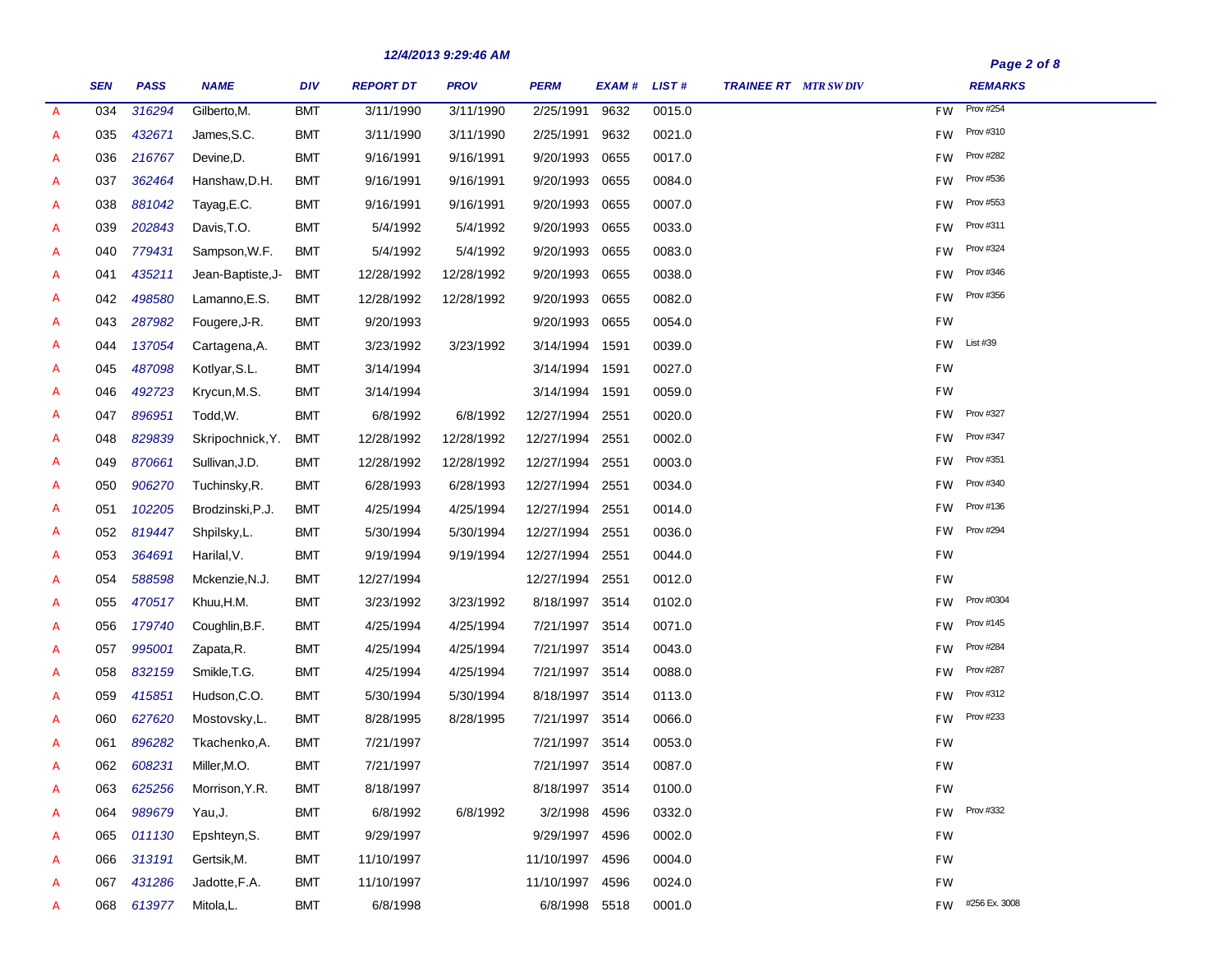|               |            |             |                  |            |                  | $12/7/20133.23.70$ mm |                |               |        |                              | Page 3 of 8         |
|---------------|------------|-------------|------------------|------------|------------------|-----------------------|----------------|---------------|--------|------------------------------|---------------------|
|               | <b>SEN</b> | <b>PASS</b> | <b>NAME</b>      | <b>DIV</b> | <b>REPORT DT</b> | <b>PROV</b>           | <b>PERM</b>    | EXAM # LIST # |        | <b>TRAINEE RT</b> MTR SW DIV | <b>REMARKS</b>      |
| $\mathcal{A}$ | 069        | 559386      | Markhovsky, A.   | <b>BMT</b> | 6/8/1998         |                       | 6/8/1998 5518  |               | 0021.0 |                              | <b>FW</b>           |
| A             | 070        | 329282      | Goolcharan, J.M. | <b>BMT</b> | 9/29/1997        |                       | 9/29/1997 4596 |               | 0003.0 | 6/8/1998                     | <b>FW</b>           |
| A             | 071        | 274146      | Figueroa, T.T.   | <b>BMT</b> | 10/6/1997        |                       | 10/6/1997      |               |        |                              | <b>FW</b>           |
| A             | 072        | 913973      | Valenzano, P.    | <b>BMT</b> | 10/12/1998       | 10/12/1998            | 3/24/1999      | 8501          | 0011.0 |                              | <b>FW</b>           |
| A             | 073        | 612706      | Mishra, A.       | <b>BMT</b> | 10/12/1998       | 10/12/1998            | 3/24/1999      | 8501          | 0066.0 |                              | FW                  |
| A             | 074        | 851728      | Stankevich.V.    | <b>BMT</b> | 12/21/1998       | 12/21/1998            | 3/24/1999      | 8501          | 0050.0 |                              | <b>FW</b>           |
| A             | 075        | 383031      | Helmen, F.E.     | <b>BMT</b> | 12/21/1998       | 12/21/1998            | 3/24/1999      | 8501          | 0067.0 |                              | <b>FW</b>           |
| A             | 076        | 144703      | Chan, K.K.       | <b>BMT</b> | 1/18/1999        | 1/18/1999             | 3/24/1999      | 8501          | 0049.0 |                              | <b>FW</b>           |
| A             | 077        | 992887      | Young, R.M.      | <b>BMT</b> | 8/16/1999        | 8/16/1999             | 7/15/2001      | 8557          | 0005.0 |                              | FW                  |
| A             | 078        | 180106      | Counsell, H.G.   | <b>BMT</b> | 2/1/1999         | 2/1/1999              | 8/13/2000 8557 |               | 0027.0 |                              | <b>FW</b>           |
| A             | 079        | 028972      | Aviczer, B.J.    | <b>BMT</b> | 5/24/1999        | 5/24/1999             | 7/15/2001      | 8501          | 0024.5 |                              | <b>FW</b>           |
| A             | 080        | 330163      | Gordon, R.M.     | <b>BMT</b> | 8/16/1999        | 8/16/1999             | 8/13/2000      | 8557          | 0009.0 |                              | FW                  |
| A             | 081        | 771350      | Rush, A.J.       | <b>BMT</b> | 8/16/1999        | 8/16/1999             | 8/13/2000      | 8557          | 0018.0 |                              | FW                  |
| A             | 082        | 857814      | Stephenson, E.B. | <b>BMT</b> | 8/16/1999        | 8/16/1999             | 8/13/2000      | 8557          | 0020.0 |                              | <b>FW</b>           |
| A             | 083        | 968396      | Williams, A.M.   | <b>BMT</b> | 9/13/1999        | 9/13/1999             | 8/13/2000      | 8557          | 0030.0 |                              | FW                  |
| A             | 084        | 918983      | Veinblat, E.     | <b>BMT</b> | 8/16/1999        | 8/16/1999             | 8/13/2000      | 8557          | 0056.0 |                              | FW                  |
| A             | 085        | 843947      | Sousa, A.S.      | <b>BMT</b> | 8/16/1999        | 8/16/1999             | 8/13/2000      | 8557          | 0038.0 |                              | FW                  |
| A             | 086        | 149881      | Chow, S.Y.       | <b>BMT</b> | 8/13/2000        |                       | 8/13/2000 8557 |               | 0001.0 |                              | <b>FW</b>           |
| A             | 087        | 993840      | Zabala, A.       | BMT        | 8/13/2000        |                       | 8/13/2000 8557 |               | 0025.0 |                              | <b>FW</b>           |
| A             | 088        | 534330      | Lo,K.L.          | <b>BMT</b> | 8/13/2000        |                       | 8/13/2000      | 8557          | 0044.0 |                              | <b>FW</b>           |
| A             | 089        | 622915      | Morgan, S.A.     | <b>BMT</b> | 8/13/2000        |                       | 8/13/2000      | 8557          | 0057.0 |                              | FW                  |
| A             | 090        | 181969      | Cox, C.C.        | <b>BMT</b> | 8/21/2000        |                       | 8/20/2000      |               | 0063.0 |                              | <b>FW</b>           |
| A             | 091        | 364576      | Harewood, P.J.   | <b>BMT</b> | 8/13/2000        | 8/13/2000             | 7/15/2001      | 9544          | 0008.0 |                              | <b>RW/PERM</b>      |
| A             | 092        | 001308      | Abramov, I.      | <b>BMT</b> | 8/13/2000        | 8/13/2000             | 7/15/2001      | 9544          | 0032.0 |                              | Locked (2003)<br>FW |
| A             | 093        | 658420      | Obaweya, O.O.    | <b>BMT</b> | 8/13/2000        | 8/13/2000             | 7/15/2001      | 9544          | 0033.0 |                              | <b>FW</b>           |
| A             | 094        | 968449      | Williams, D.L.   | <b>BMT</b> | 8/13/2000        | 8/13/2000             | 7/15/2001      | 9544          | 0038.0 |                              | <b>FW</b>           |
| A             | 095        | 067096      | Betancourt, F.J. | <b>BMT</b> | 7/15/2001        |                       | 7/15/2001      | 9544          | 0034.0 |                              | FW                  |
| A             | 096        | 011091      | Del Pilar, L.A.  | <b>BMT</b> | 5/6/2001         | 5/6/2001              | 5/6/2002 0534  |               | 0005.0 |                              | <b>FW</b>           |
| A             | 097        | 553866      | Mahoney, B.K.    | <b>BMT</b> | 5/6/2001         | 5/6/2001              | 5/6/2002 0534  |               | 0022.0 |                              | <b>FW</b>           |
| A             | 098        | 057922      | Bellah, M.S.     | <b>BMT</b> | 5/6/2001         | 5/6/2001              | 5/6/2002 0534  |               | 0029.0 |                              | FW                  |
| A             | 099        | 194993      | Cyprien, J.R.    | <b>BMT</b> | 11/26/2001       | 11/26/2001            | 5/6/2002 0534  |               | 0037.0 |                              | FW                  |
| A             | 100        | 013028      | Amichia, V.      | <b>BMT</b> | 11/26/2001       | 11/26/2001            | 5/6/2002 0534  |               | 0053.0 |                              | FW                  |
| A             | 101        | 843906      | Soto,F.          | <b>BMT</b> | 5/19/2002        |                       | 5/19/2002 0534 |               | 0039.0 |                              | FW                  |
| A             | 102        | 057634      | Bell, A.D.       | <b>BMT</b> | 5/19/2002        |                       | 5/19/2002 0534 |               | 0042.0 |                              | FW                  |
| A             | 103        | 512220      | Lee,A.           | <b>BMT</b> | 5/19/2002        |                       | 5/19/2002 0534 |               | 0045.0 |                              | $FW$                |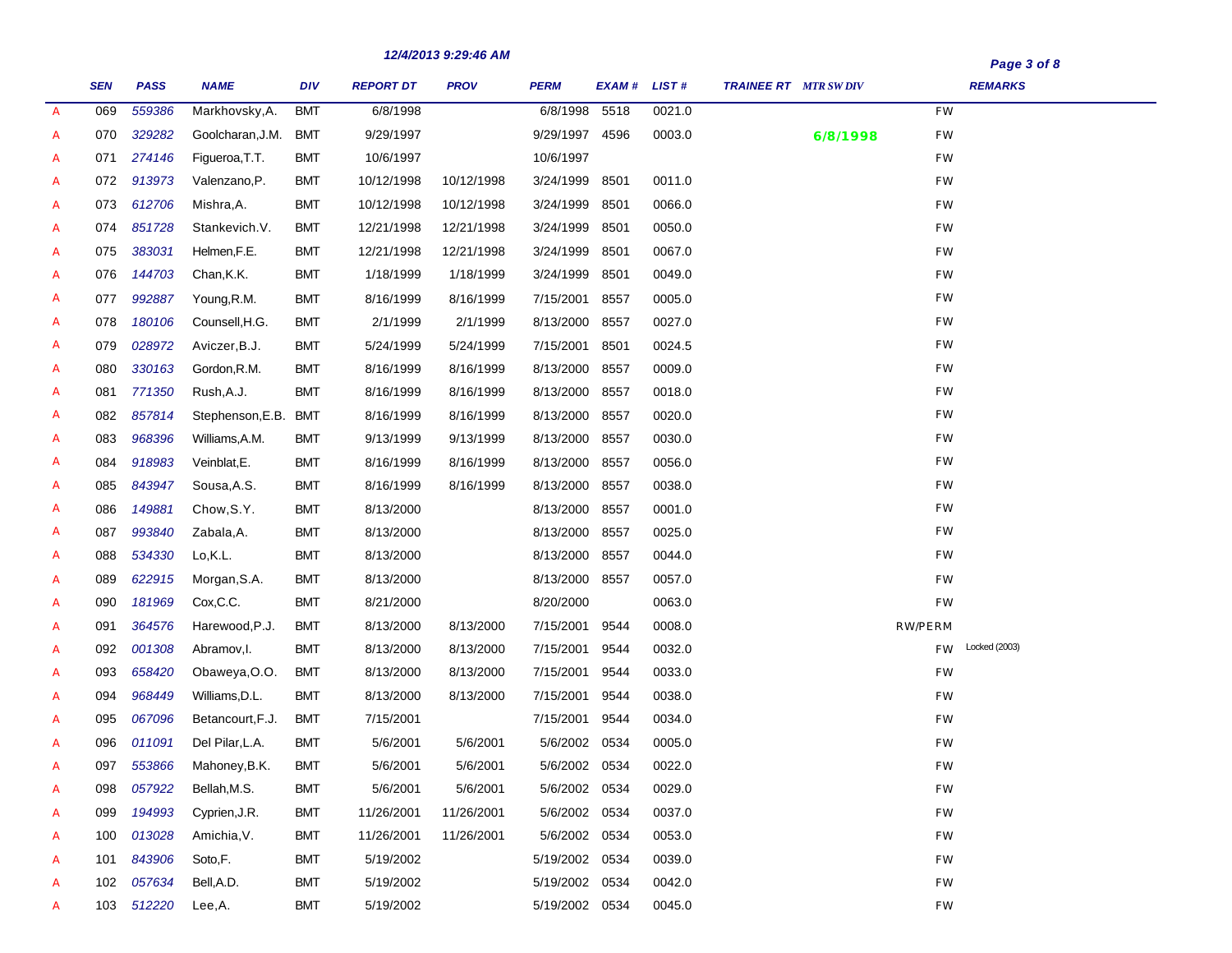|                  | <b>SEN</b> | <b>PASS</b> | <b>NAME</b>         | <b>DIV</b> | <b>REPORT DT</b> | 14/4/4013 3.43.40 MM<br><b>PROV</b> | <b>PERM</b>     | EXAM # LIST # |        | <b>TRAINEE RT</b> MTR SWDIV |           | Page 4 of 8<br><b>REMARKS</b>                             |
|------------------|------------|-------------|---------------------|------------|------------------|-------------------------------------|-----------------|---------------|--------|-----------------------------|-----------|-----------------------------------------------------------|
| $\mathcal{A}$    | 104        | 029669      | Azariev.Y.          | <b>BMT</b> | 5/19/2002        |                                     | 5/19/2002       | 0534          | 0047.0 |                             | <b>FW</b> |                                                           |
| В                | 105        | 033614      | Bain, H.L.          | BMT        | 8/14/2000        | 8/14/2000                           | 8/6/2001        | 9074          | 0065.0 |                             | FW        |                                                           |
| В                | 106        | 091271      | Bozhovskiy, D.      | <b>BMT</b> | 8/21/2000        | 8/21/2000                           | 8/6/2001        | 9074          | 0007.0 |                             | FW        |                                                           |
| В                | 107        | 534893      | Lopez, W.           | BMT        | 8/21/2000        | 8/21/2000                           | 8/6/2001        | 9074          | 0008.0 |                             | <b>FW</b> |                                                           |
| В                | 108        | 670623      | Osherov, L.         | <b>BMT</b> | 8/21/2000        | 8/21/2000                           | 8/6/2001        | 9074          | 0019.0 |                             | FW        |                                                           |
| В                | 109        | 239101      | Duncanson, M.A. BMT |            | 8/21/2000        | 8/21/2000                           | 8/6/2001        | 9074          | 0028.0 |                             | FW        |                                                           |
| В                | 110        | 599617      | Mercado, A.         | <b>BMT</b> | 8/21/2000        | 8/21/2000                           | 8/6/2001        | 9074          | 0037.0 |                             | <b>FW</b> |                                                           |
| В                | 111        | 291420      | Frants, Y.          | BMT        | 8/21/2000        | 8/21/2000                           | 8/6/2001        | 9074          | 0060.0 |                             | <b>FW</b> |                                                           |
| В                | 112        | 930616      | Wallace, D.R.       | <b>BMT</b> | 8/21/2000        | 8/21/2000                           | 8/6/2001        | 9074          | 0061.0 |                             | <b>FW</b> | <b>MUST WEAR GLASSES</b>                                  |
| В                | 113        | 205678      | Davydov, I.         | <b>BMT</b> | 5/26/2002        |                                     | 5/26/2002       |               |        | 11/27/2000                  | <b>FW</b> |                                                           |
| $\boldsymbol{C}$ | 114        | 236122      | Dubson, I.          | <b>BMT</b> | 5/26/2002        |                                     | 5/26/2002       |               |        | 11/27/2000                  | <b>FW</b> |                                                           |
| $\boldsymbol{C}$ | 115        | 006596      | Akopyan, V.         | <b>BMT</b> | 5/26/2002        |                                     | 5/26/2002       |               |        | 11/27/2000                  | <b>FW</b> |                                                           |
| $\mathcal{C}$    | 116        | 079172      | Bobro, S.           | <b>BMT</b> | 5/26/2002        |                                     | 5/26/2002       |               |        | 11/27/2000                  | <b>FW</b> |                                                           |
| В                | 117        | 583938      | McGinley, J.C.      | <b>BMT</b> | 6/24/2002        |                                     | 6/6/2002 0070   |               | 0008.0 |                             | <b>FW</b> |                                                           |
| В                | 118        | 305145      | Gargano, N.J.       | <b>BMT</b> | 6/24/2002        |                                     | 6/6/2002 0070   |               | 0017.0 |                             | <b>FW</b> |                                                           |
|                  | 119        | 354003      | Hall,M.             | <b>BMT</b> | 3/24/2003        |                                     | 3/24/2003       |               | 0024.0 |                             | <b>FW</b> |                                                           |
| в                | 120        | 677061      | Pankov, I.          | <b>BMT</b> | 6/24/2002        |                                     | 6/6/2002 0070   |               | 0032.0 |                             | <b>FW</b> |                                                           |
| В                | 121        | 568938      | Matveitchouk, N.    | <b>BMT</b> | 6/24/2002        |                                     | 6/6/2002 0070   |               | 0051.0 |                             | <b>FW</b> |                                                           |
| В                | 122        | 446905      | Jones, J.C.         | <b>BMT</b> | 6/24/2002        |                                     | 6/6/2002 0070   |               | 0061.0 |                             | <b>FW</b> |                                                           |
| В                | 123        | 492306      | Kroytor, M.         | <b>BMT</b> | 6/24/2002        |                                     | 6/6/2002 0070   |               | 0090.0 |                             | <b>FW</b> |                                                           |
| А                | 124        | 725501      | Radushinsky, I.     | <b>BMT</b> | 6/24/2002        |                                     | 6/6/2002 0070   |               | 0110.0 |                             | <b>FW</b> | MUST WEAR GLASSES WITH CORRECTIVE<br>LENSES WHILE ON DUTY |
| В                | 125        | 272272      | Ferris, J.C.        | <b>BMT</b> | 6/24/2002        |                                     | 6/6/2002        | 0070          | 0122.0 |                             | FW        |                                                           |
| С                | 126        | 478562      | Klevanskiy, M.      | <b>BMT</b> | 9/11/2002        |                                     | 9/11/2002       | SMT           |        | 3/12/2001                   | FW        |                                                           |
| C                | 127        | 318633      | Gimeranez, W.F.     | <b>BMT</b> | 9/11/2002        |                                     | 9/11/2002 SMT   |               |        | 3/12/2001                   | FW        |                                                           |
|                  | 128        | 111467      | Bubnov, Y.          | <b>BMT</b> | 4/30/2001        | 4/30/2001                           | 10/29/2002      | 0059          | 0004.5 |                             | FW        |                                                           |
| C                | 129        | 989680      | Yau,P.              | <b>BMT</b> | 4/30/2001        |                                     | 10/29/2002      | 0059          | 0052.0 |                             | FW        |                                                           |
| C                | 130        | 910703      | Uchitel, D.         | BMT        | 4/30/2001        |                                     | 10/29/2002      | 0059          | 0110.0 | 4/30/2001                   | FW        |                                                           |
| В                | 131        | 907074      | Tulloch, D.L.       | BMT        | 4/30/2001        |                                     | 10/29/2002 0059 |               | 0117.0 | 4/30/2001                   | FW        |                                                           |
| в                | 132        | 027258      | Au, K.              | <b>BMT</b> | 4/30/2001        |                                     | 10/29/2002 0059 |               | 0125.0 | 4/30/2001                   | <b>FW</b> |                                                           |
| в                | 133        | 648366      | Ng,C.W.             | <b>BMT</b> | 4/30/2001        |                                     | 10/29/2002 0059 |               | 0182.0 | 4/30/2001                   | FW        |                                                           |
| В                | 134        | 669096      | Orlovetskiy, M.     | <b>BMT</b> | 4/30/2001        |                                     | 10/29/2002 0059 |               | 0248.0 | 4/30/2001                   | FW        |                                                           |
| С                | 135        | 498437      | Lam, H.P.           | <b>BMT</b> | 4/30/2001        |                                     | 10/29/2002 0059 |               | 0189.0 | 4/30/2001                   | FW        |                                                           |
| В                | 136        | 990699      | Yerenburg, V.       | <b>BMT</b> | 4/30/2001        |                                     | 10/29/2002 0059 |               | 0282.0 | 4/30/2001                   | FW        |                                                           |
| С                | 137        | 423181      | Huynh, H.T.         | <b>BMT</b> | 4/30/2001        |                                     | 10/29/2002 0059 |               | 0294.0 | 4/30/2001                   | FW        |                                                           |
| $\mathcal{C}$    | 138        | 766904      | Rowe, F.L.          | <b>BMT</b> | 4/30/2001        |                                     | 10/29/2002 0059 |               | 0317.0 | 4/30/2001                   | FW        |                                                           |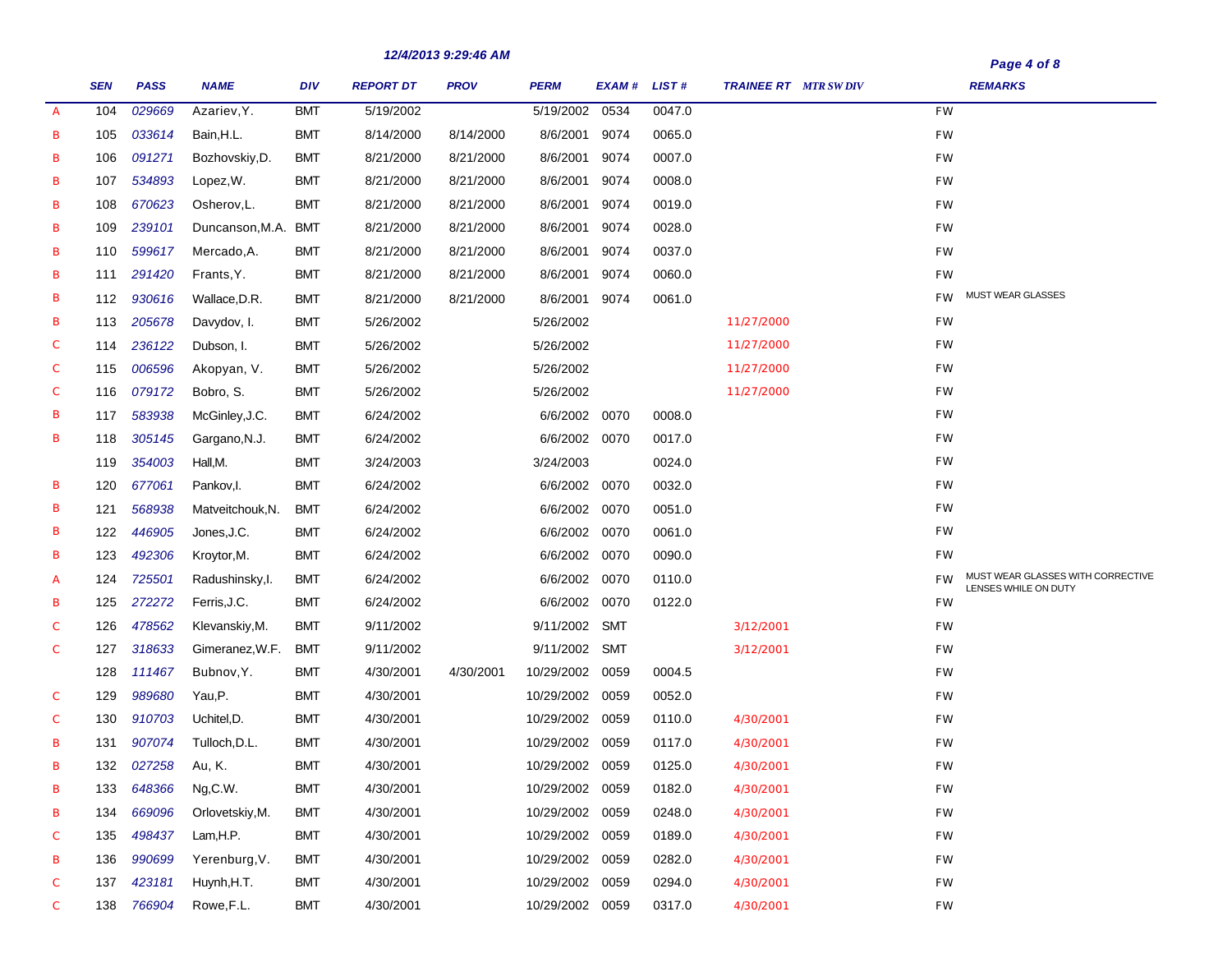|               |            |             |                 |            |                  | 14/4/4013 3.43.41 MIN |                |               |        |                              | Page 5 of 8<br><b>REMARKS</b> |
|---------------|------------|-------------|-----------------|------------|------------------|-----------------------|----------------|---------------|--------|------------------------------|-------------------------------|
|               | <b>SEN</b> | <b>PASS</b> | <b>NAME</b>     | DIV        | <b>REPORT DT</b> | <b>PROV</b>           | <b>PERM</b>    | EXAM # LIST # |        | <b>TRAINEE RT</b> MTR SW DIV |                               |
| B             | 139        | 192003      | Curcio, M.      | <b>BMT</b> | 3/24/2003        |                       | 2/27/2003      | 0070          | 0093.0 |                              | <b>FW</b>                     |
| A             | 140        | 948316      | Welcome, S.O.   | <b>BMT</b> | 2/1/1999         | 2/1/1999              | 7/18/2004 1527 |               | 0011.0 |                              | FW                            |
| A             | 141        | 878107      | Talent, J.B.    | <b>BMT</b> | 5/6/2001         | 5/6/2001              | 7/18/2004 1527 |               | 0016.0 |                              | <b>FW</b>                     |
| В             | 142        | 912994      | Rowan, D.G.     | <b>BMT</b> | 7/8/2002         | 7/8/2002              | 7/18/2004 1046 |               | 0043.0 |                              | <b>FW</b>                     |
| AT            | 143        | 020693      | Archer, M.N.    | <b>BMT</b> | 3/23/2003        | 3/23/2003             | 3/6/2005       | 2515          | 0014.0 |                              | <b>FW</b>                     |
| $\mathcal{C}$ | 144        | 291636      | Fraser, P.A.    | <b>BMT</b> | 4/7/2003         |                       | 4/7/2003       | 0059          | 0349.0 | 10/8/2001                    | <b>FW</b>                     |
| $\mathcal{C}$ | 145        | 213122      | Denhart Jr., C. | <b>BMT</b> | 4/7/2003         |                       | 4/7/2003       | 0059          | 0357.0 | 10/8/2001                    | <b>FW</b>                     |
| С             | 146        | 784611      | Folk, J.        | <b>BMT</b> | 4/7/2003         |                       | 4/7/2003       | 0059          | 0420.0 | 10/8/2001                    | <b>FW</b>                     |
| $\mathcal{C}$ | 147        | 841403      | Solimo, C.A.    | <b>BMT</b> | 4/7/2003         |                       | 4/7/2003       | 0059          | 0451.0 | 10/8/2001                    | <b>FW</b>                     |
|               | 148        | 816003      | Sheynman, Y.    | <b>BMT</b> | 7/7/2003         |                       | 5/5/2003       | 1051          | 0072.0 |                              | <b>FW</b>                     |
|               | 149        | 642005      | Naumov, V.      | <b>BMT</b> | 7/7/2003         |                       | 5/5/2003       | 1051          | 0078.0 |                              | <b>FW</b>                     |
| C             | 150        | 584184      | McGivan, E.E.   | <b>BMT</b> | 7/6/2003         |                       | 7/6/2003       | <b>SMT</b>    |        | 1/7/2002                     | <b>FW</b>                     |
| $\mathcal C$  | 151        | 636088      | Murphy, A.      | <b>BMT</b> | 7/6/2002         |                       | 7/6/2003       | <b>SMT</b>    |        | 1/7/2002                     | <b>FW</b>                     |
| C             | 152        | 006469      | Aladin, L.      | <b>BMT</b> | 7/6/2003         |                       | 7/6/2003       | <b>SMT</b>    |        | 1/7/2002                     | <b>FW</b>                     |
| C             | 153        | 820015      | Shulman, O.     | <b>BMT</b> | 10/1/2003        |                       | 10/1/2003      | <b>SMT</b>    |        | 4/1/2002                     | <b>FW</b>                     |
| C             | 154        | 863001      | Storozinsky, R. | <b>BMT</b> | 2/5/2004         |                       | 2/5/2004       | <b>SMT</b>    |        | 8/5/2002                     | <b>FW</b>                     |
| $\mathcal C$  | 155        | 057001      | Beltser, Y.     | <b>BMT</b> | 2/5/2004         |                       | 2/5/2004       | <b>SMT</b>    |        | 8/5/2002                     | <b>FW</b>                     |
| C             | 156        | 385002      | Henry, P.A.     | <b>BMT</b> | 2/19/2004        |                       | 2/19/2004      | <b>SMT</b>    |        | 8/19/2002                    | <b>FW</b>                     |
| C             | 157        | 341370      | Griffith, J.R.  | <b>BMT</b> | 3/3/2004         |                       | 3/3/2004       | SMT           |        | 9/3/2002                     | FW                            |
| C             | 158        | 996001      | Zhang, Y.H.     | <b>BMT</b> | 2/19/2004        |                       | 3/3/2004       | <b>SMT</b>    | SS     | 8/19/2002                    | FW                            |
| C             | 159        | 765001      | Rotlander, F.   | <b>BMT</b> | 3/3/2004         |                       | 3/3/2004       | <b>SMT</b>    |        | 9/3/2002                     | FW                            |
| C             | 160        | 429002      | Jacob, S.       | <b>BMT</b> | 3/3/2004         |                       | 3/3/2004       | <b>SMT</b>    |        | 9/3/2002                     | FW                            |
|               | 161        | 192011      | Curcio, L.      | <b>BMT</b> | 7/19/2004        |                       | 6/25/2004      | 0070          | 0099   |                              | FW                            |
|               | 162        | 147007      | Chen, S.        | <b>BMT</b> | 7/19/2004        |                       | 6/25/2004      | 1046          | 0029   |                              | FW                            |
|               | 163        | 980007      | Wong, W.L.      | <b>BMT</b> | 7/19/2004        |                       | 6/25/2004      | 1046          | 0043.5 |                              | FW                            |
| A             | 164        | 434852      | Joslyn, N.H.    | <b>BMT</b> | 7/18/2004        |                       | 7/18/2004      | 1527          | 0008   |                              | FW                            |
|               | 165        | 460507      | Kavunov, M.     | <b>BMT</b> | 1/7/2005         |                       | 1/7/2005       | <b>SMT</b>    |        | 7/7/2003                     | FW                            |
|               | 166        | 758841      | Rogovoy, A.L.   | <b>BMT</b> | 7/28/2003        | 7/28/2003             | 7/18/2004      | 0070          | 0065   | 7/28/2003                    | FW                            |
| В             | 167        | 672971      | Lin,Z.G.        | <b>BMT</b> | 7/8/2002         | 7/8/2002              | 7/18/2004 1046 |               | 0052   |                              | <b>FW</b>                     |
| AT            | 168        | 494351      | Kunjal, D.      | <b>BMT</b> | 3/23/2003        | 3/23/2003             | 3/6/2005 2519  |               | 0026   |                              | <b>FW</b>                     |
|               | 169        | 541001      | Luo, Y.L.       | <b>BMT</b> | 1/7/2005         |                       | 1/7/2005 1051  |               | 0009   | 7/7/2003                     | <b>FW</b>                     |
|               | 170        | 516003      | Leong, L.       | <b>BMT</b> | 1/7/2005         |                       | 1/7/2005 1051  |               | 0035   | 7/7/2003                     | <b>RW</b>                     |
|               | 171        | 427008      | Ivanchenko, A.  | <b>BMT</b> | 1/7/2005         |                       | 1/7/2005 1051  |               | 0038   | 7/7/2003                     | FW                            |
|               | 172        | 020002      | Arefyev, M.     | <b>BMT</b> | 1/7/2005         |                       | 1/7/2005 1051  |               | 0094   | 7/7/2003                     | FW                            |
|               |            | 173 673002  | Pachkovskiy, R. | <b>BMT</b> | 1/7/2005         |                       | 1/7/2005 1051  |               | 0138   | 7/7/2003                     | FW                            |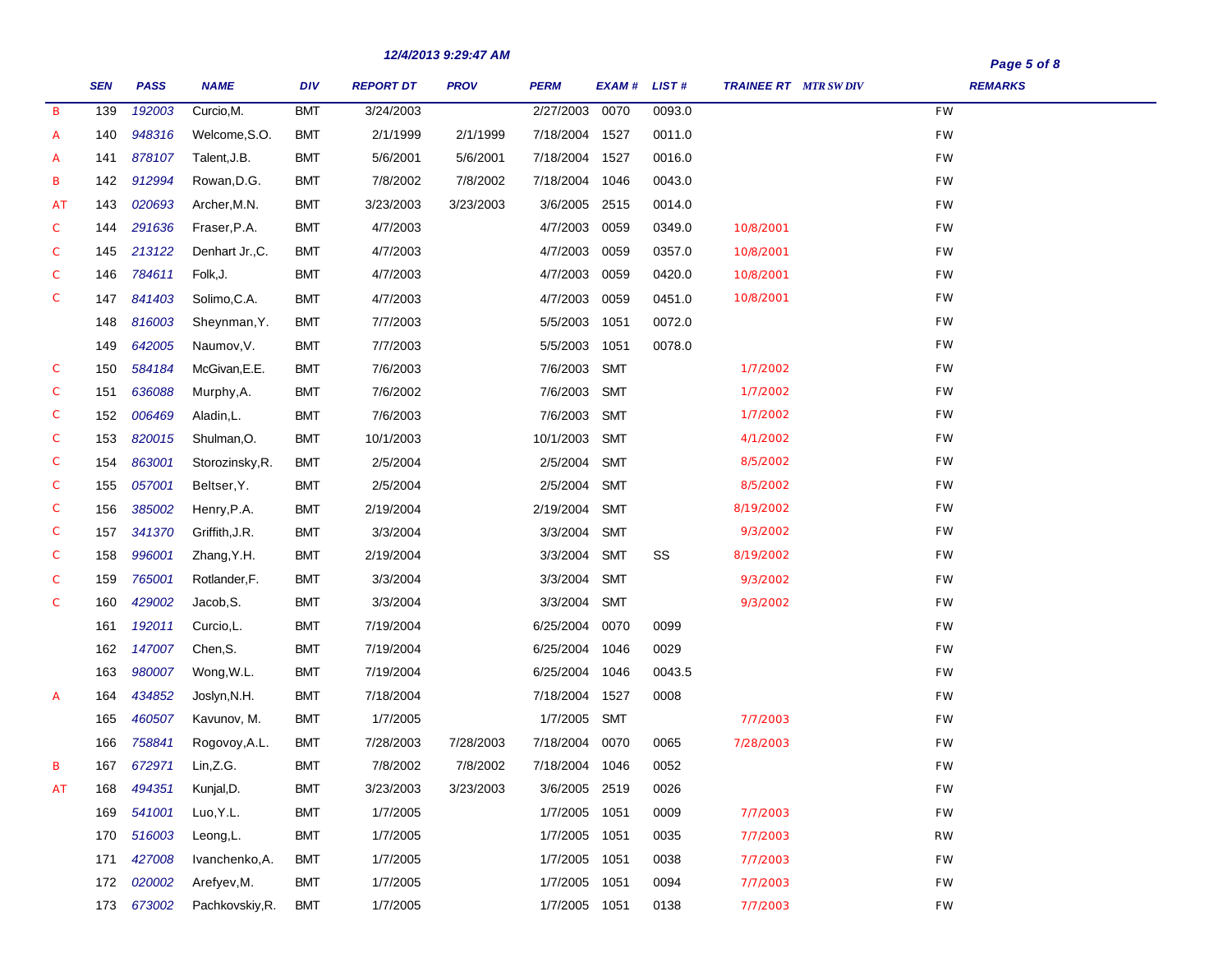| Page 6 of 8 |  |  |
|-------------|--|--|
|-------------|--|--|

| <b>SEN</b> | <b>PASS</b> | <b>NAME</b>       | DIV        | <b>REPORT DT</b> | <b>PROV</b> | <b>PERM</b>     | EXAM # LIST # |        | <b>TRAINEE RT</b> MTR SW DIV | <b>REMARKS</b>                           |
|------------|-------------|-------------------|------------|------------------|-------------|-----------------|---------------|--------|------------------------------|------------------------------------------|
| 174        | 918001      | Wexler, A.        | <b>BMT</b> | 1/7/2005         |             | 1/7/2005        | 1051          | 0097   | 7/7/2003                     | FW                                       |
| 175        | 819001      | Shtyk, I.         | <b>BMT</b> | 1/7/2005         |             | 1/7/2005 1051   |               | 0152.0 | 7/7/2003                     | FW                                       |
| 176        | 498010      | LaManno, J.R.     | <b>BMT</b> | 6/27/2005        |             | 3/10/2005       | 2053          | 34.00  |                              | FW                                       |
| 177        | 612003      | Mironenko, M.     | <b>BMT</b> | 6/27/2005        |             | 3/10/2005 2053  |               | 48.00  |                              | FW                                       |
| 178        | 912006      | Usmanov, I.       | BMT        | 6/27/2005        |             | 3/10/2005       | 2053          | 50.00  |                              | <b>FW</b>                                |
| 179        | 917012      | Vayser, L.B.      | <b>BMT</b> | 6/27/2005        |             | 3/10/2005 2053  |               | 59.00  |                              | FW                                       |
| 180        | 029012      | Ayzen, A.A.       | <b>BMT</b> | 6/27/2005        |             | 3/10/2005       | 2053          | 78.00  |                              | FW                                       |
| 181        | 519008      | Leung, C.         | <b>BMT</b> | 6/27/2005        |             | 3/10/2005 2053  |               | 96.00  |                              | FW                                       |
| 182        | 819756      | Shteyn, G.        | <b>BMT</b> |                  |             | 6/26/2005       | 2519          | 0033.0 |                              | FW                                       |
| 183        | 845001      | Spektor, A.       | <b>BMT</b> | 8/29/2005        |             | 8/29/2005       | 2053          | 0106.0 |                              | FW                                       |
| 184        | 385011      | Henry, Q.S.       | <b>BMT</b> | 8/29/2005        |             | 8/29/2005       | 2053          | 0126.0 |                              | FW                                       |
| 185        | 529019      | Liu, Y.           | <b>BMT</b> | 9/19/2005        |             | 8/29/2005       | 2053          | 1140   |                              | FW                                       |
| 186        | 523007      | Liang, S.K.       | <b>BMT</b> |                  |             | 8/29/2005       | 2053          | 1270   | 11/29/2004                   | <b>TA996 SIGMTR TRAINEE</b><br><b>FW</b> |
| 187        | 147017      | Cheng, J.         | <b>BMT</b> | 8/29/2005        |             | 8/29/2005       | 2053          | 1520   |                              | FW                                       |
| 188        | 019004      | Antoine, N.       | <b>BMT</b> | 9/19/2005        |             | 8/29/2005       | 2053          | 1590   |                              | FW                                       |
| 189        | 996009      | Zeng,M.           | <b>BMT</b> |                  |             | 5/24/2006       | 1051          | 0053.0 | 11/29/2004                   | FW                                       |
| 190        | 402005      | Hollingsworth, D. | <b>BMT</b> | 9/19/2005        |             | 8/29/2005       | 2053          | 1620   |                              | FW                                       |
| 191        | 610504      | Milord, J.M.      | <b>BMT</b> |                  |             | 5/24/2006       | 1051          | 0199.0 | 11/29/2004                   | FW                                       |
| 192        | 460002      | Kazantsev, S.     | <b>BMT</b> |                  |             | 7/24/2006       | 1051          | 0233.0 | 1/24/2005                    | FW                                       |
| 193        | 151006      | Chu,P.Y.          | <b>BMT</b> |                  |             | 9/7/2006        | 1051          | 0334.0 | 3/7/2005                     | FW                                       |
| 194        | 146008      | Chau, D.          | <b>BMT</b> |                  |             | 9/7/2006        | 1051          | 0384.0 | 3/7/2005                     | FW                                       |
| 195        | 642956      | Neale, C.J.       | <b>BMT</b> |                  | 1/21/2007   | 5/7/2007 5513   |               | 0001.0 |                              | FW                                       |
| 196        | 708548      | Poliakov, I.      | <b>BMT</b> |                  | 1/21/2007   | 5/7/2007        | 5513          | 0002.0 |                              | FW                                       |
| 197        | 144013      | Chan, W.Y.        | <b>BMT</b> |                  |             | 6/12/2007 1051  |               | 0306.0 | 12/12/2005                   | FW                                       |
| 198        | 814006      | Shen,O.           | <b>BMT</b> |                  |             | 6/12/2007       | 1051          | 0463.0 | 12/12/2005                   | FW                                       |
| 199        | 926001      | Wagnac, M.S.      | <b>BMT</b> |                  |             | 6/12/2007 1051  |               | 0504.0 | 12/12/2005                   | FW                                       |
| 200        | 002003      | Acquah, E.        | <b>BMT</b> | 12/12/2005       |             | 6/12/2007 1051  |               | 0523.0 | 12/12/2005                   | FW                                       |
| 201        | 120005      | Bushuyev, A.      | <b>BMT</b> |                  |             | 6/12/2007 1051  |               | 0525.0 | 12/12/2005                   | FW                                       |
| 202        | 057013      | Bellantoni, R.A.  | <b>BMT</b> |                  |             | 6/12/2007 1051  |               | 0548.0 | 12/12/2005                   | FW                                       |
| 203        | 583006      | McGinley, W.J.    | <b>BMT</b> |                  | 3/12/2007   | 8/22/2007 5012  |               | 0010.0 |                              | FW                                       |
| 204        | 273026      | Figueroa, H.E.    | <b>BMT</b> | 10/22/2007       |             | 10/22/2007 5012 |               | 0118.0 |                              | FW                                       |
| 205        | 557014      | Marchenko, Y.     | <b>BMT</b> | 2/27/2006        |             | 8/27/2007 2061  |               | 0112.0 | 2/27/2006                    | FW                                       |
| 206        | 064827      | Baran, V.V.       | <b>BMT</b> |                  | 3/12/2007   | 9/9/2007 5012   |               | 0039.0 |                              | FW                                       |
| 207        | 996025      | Zhmakin, D.       | <b>BMT</b> |                  | 3/12/2007   | 9/9/2007 5012   |               | 0058.0 |                              | FW                                       |
| 208        | 878016      | Tan.Z.Z.          | <b>BMT</b> |                  | 3/12/2007   | 9/9/2007 5012   |               | 0072.0 |                              | <b>FW</b>                                |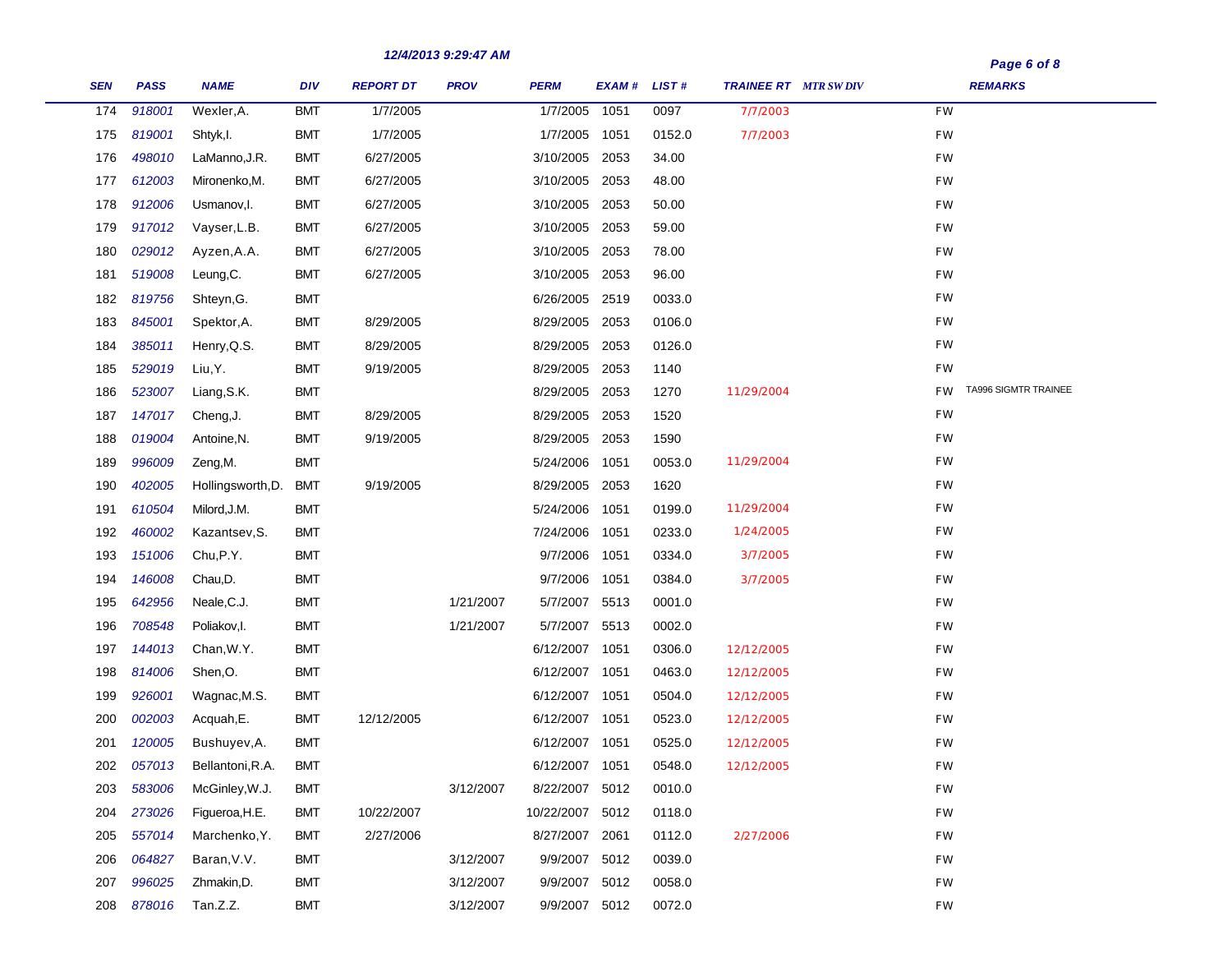|            |             |                  |            |                  | 12/4/2013 9:29:47 AM |                |             |        |                             | Page 7 of 8 |                                                           |  |
|------------|-------------|------------------|------------|------------------|----------------------|----------------|-------------|--------|-----------------------------|-------------|-----------------------------------------------------------|--|
| <b>SEN</b> | <b>PASS</b> | <b>NAME</b>      | <b>DIV</b> | <b>REPORT DT</b> | <b>PROV</b>          | <b>PERM</b>    | EXAM# LIST# |        | <b>TRAINEE RT</b> MTR SWDIV |             | <b>REMARKS</b>                                            |  |
| 209        | 517005      | Lerman, I.       | <b>BMT</b> |                  | 3/12/2007            | 9/9/2007       | 5012        | 0083.0 |                             | <b>FW</b>   |                                                           |  |
| 210        | 843024      | Soto.E.          | <b>BMT</b> |                  | 3/12/2007            | 9/9/2007 5012  |             | 0090.0 |                             | <b>FW</b>   |                                                           |  |
| 211        | 720009      | PuKhov, S.       | <b>BMT</b> | 5/21/2007        | 5/21/2007            | 9/9/2007 5012  |             | 0131.0 |                             | <b>FW</b>   |                                                           |  |
| 212        | 374005      | Hawash.A.E.      | <b>BMT</b> | 5/21/2007        | 5/21/2007            | 9/9/2007 5012  |             | 0159.0 |                             | <b>FW</b>   |                                                           |  |
| 213        | 753035      | Robinson, A.L.   | <b>BMT</b> | 5/21/2007        | 5/21/2007            | 9/9/2007       | 5012        | 0176.0 |                             | <b>FW</b>   |                                                           |  |
| 214        | 199052      | Darlington, K.G. | <b>BMT</b> | 5/21/2007        | 5/21/2007            | 9/9/2007 5012  |             | 0189.0 |                             | <b>FW</b>   |                                                           |  |
| 215        | 725705      | Rafailov, R.     | <b>BMT</b> | 12/29/2003       | 12/29/2003           | 9/10/2007      | 5012        | 0055.0 |                             | <b>FW</b>   |                                                           |  |
| 216        | 658084      | Noble, Y.E.      | <b>BMT</b> | 9/10/2007        |                      | 9/10/2007 5012 |             | 0137.0 |                             | <b>FW</b>   |                                                           |  |
| 217        | 986006      | Wu,Z.H.          | <b>BMT</b> | 9/10/2007        |                      | 9/10/2007 5012 |             | 0154.0 |                             | <b>FW</b>   |                                                           |  |
| 218        | 454009      | Kalinin, I.      | <b>BMT</b> | 5/27/2006        |                      | 11/27/2007     | 2061        | 0190.0 | 5/22/2006                   | <b>FW</b>   |                                                           |  |
| 219        | 840005      | Sokolov, A.      | <b>BMT</b> | 11/6/2006        |                      | 5/6/2008 3037  |             | 0042.0 | 11/6/2006                   | <b>FW</b>   |                                                           |  |
| 220        | 872007      | Suvorov, G.      | <b>BMT</b> | 11/6/2006        |                      | 5/6/2008       | 3037        | 0175.0 | 11/6/2006                   | <b>FW</b>   |                                                           |  |
| 221        | 456004      | Kapitan, F.P.    | <b>BMT</b> | 5/27/2006        |                      | 6/4/2008       | 3037        | 0219.0 | 12/4/2006                   | <b>FW</b>   |                                                           |  |
| 222        | 503006      | Larin, S.        | <b>BMT</b> |                  |                      | 6/4/2008       | 3037        | 0278.0 | 12/4/2006                   | <b>FW</b>   |                                                           |  |
| 223        | 821017      | Sierra, D.II     | <b>BMT</b> |                  |                      | 6/4/2008       | 3037        | 0345.0 | 12/4/2006                   | <b>FW</b>   |                                                           |  |
| 224        | 189028      | Cruz, D.J.       | <b>BMT</b> |                  |                      | 7/22/2008      | 3037        | 0328.0 | 1/22/2007                   | <b>FW</b>   |                                                           |  |
| 225        | 648010      | Ngai, W.F.       | <b>BMT</b> |                  |                      | 7/22/2008      | 3037        | 0373.0 | 1/22/2007                   | <b>FW</b>   |                                                           |  |
| 226        | 201045      | Davis-Lance, M.  | <b>BMT</b> |                  |                      | 7/22/2008      | 3037        | 0375.0 | 1/22/2007                   | <b>FW</b>   |                                                           |  |
| 227        | 223016      | Dmitrenko, P.    | <b>BMT</b> | 1/22/2007        |                      | 7/22/2008      | 3037        | 0377.0 | 1/22/2007                   | <b>FW</b>   |                                                           |  |
| 228        | 019012      | Apalboym, A.     | <b>BMT</b> | 7/22/2008        |                      | 7/22/2008      | 3037        | 0403.0 | 1/22/2007                   | <b>FW</b>   |                                                           |  |
| 229        | 817013      | Shinder, A.      | <b>BMT</b> |                  |                      | 7/22/2008      | 3037        | 0404.0 | 1/22/2007                   | <b>FW</b>   |                                                           |  |
| 230        | 504001      | Larsen, A.J.     | <b>BMT</b> |                  |                      | 7/22/2008      | 3037        | 0416.0 | 1/22/2007                   | FW          |                                                           |  |
| 231        | 970029      | Wilson, B.L.     | <b>BMT</b> |                  |                      | 7/22/2008      | 3037        | 0422.0 | 1/22/2007                   | <b>FW</b>   |                                                           |  |
| 232        | 525456      | Lin,G.           | <b>BMT</b> | 12/4/2006        | 2/25/2008            | 8/31/2008      | 6074        | 0013   |                             | <b>FW</b>   | <b>Transit Electrical Apprenti</b>                        |  |
| 233        | 996030      | Zeng, C.C.       | <b>BMT</b> |                  |                      | 8/24/2009 6074 |             | 0039.0 |                             | FW          |                                                           |  |
| 234        | 558026      | Markhovsky, I.   | <b>BMT</b> |                  |                      | 8/24/2009      | 6074        | 0057.0 |                             | FW          | MUST WEAR GLASSES WITH CORRECTIVE<br>LENSES WHILE ON DUTY |  |
| 235        | 597030      | Melnyk, S.       | <b>BMT</b> | 2/25/2008        | 2/25/2008            | 8/31/2009      | 6074        | 0012.0 |                             | FW          |                                                           |  |
| 236        | 756095      | Rodriguez, A.L.  | <b>BMT</b> | 8/24/2009        |                      | 8/31/2009      | 6074        | 0025.0 |                             | FW.         | MUST WEAR GLASSES WITH CORRECTIVE<br>LENSES WHILE ON DUTY |  |
| 237        | 869019      | Su,Z.J.          | <b>BMT</b> | 2/25/2008        | 2/25/2008            | 8/31/2009 6074 |             | 0027.0 |                             | FW          |                                                           |  |
| 238        | 525019      | Lin, Z.Y.        | <b>BMT</b> | 8/31/2009        |                      | 8/24/2009 6074 |             | 0031.0 |                             | <b>FW</b>   | MUST WEAR GLASSES WITH CORRECTIVE<br>LENSES WHILE ON DUTY |  |
| 239        | 996040      | Zhangozhin, S.   | <b>BMT</b> | 8/24/2009        |                      | 8/31/2009 6074 |             | 0034.0 |                             | FW          |                                                           |  |
| 240        | 397089      | Ho,T.H.          | <b>BMT</b> | 9/28/2009        |                      | 8/24/2009 6074 |             | 0091.0 |                             | FW          |                                                           |  |
| 241        | 876008      | Szeto, Y.W.      | <b>BMT</b> | 8/24/2009        |                      | 8/31/2009 6074 |             | 0114.0 |                             | <b>FW</b>   | MUST WEAR GLASSES WITH CORRECTIVE<br>LENSES WHILE ON DUTY |  |
| 242        | 459009      | Katnov, Y.       | <b>BMT</b> | 9/28/2009        |                      | 8/24/2009 6074 |             | 0129.0 |                             | FW          |                                                           |  |
| 243        | 302008      | Gamarnik, V.     | <b>BMT</b> | 1/4/2010         |                      | 12/7/2009 5012 |             | 1060.0 |                             | FW          |                                                           |  |